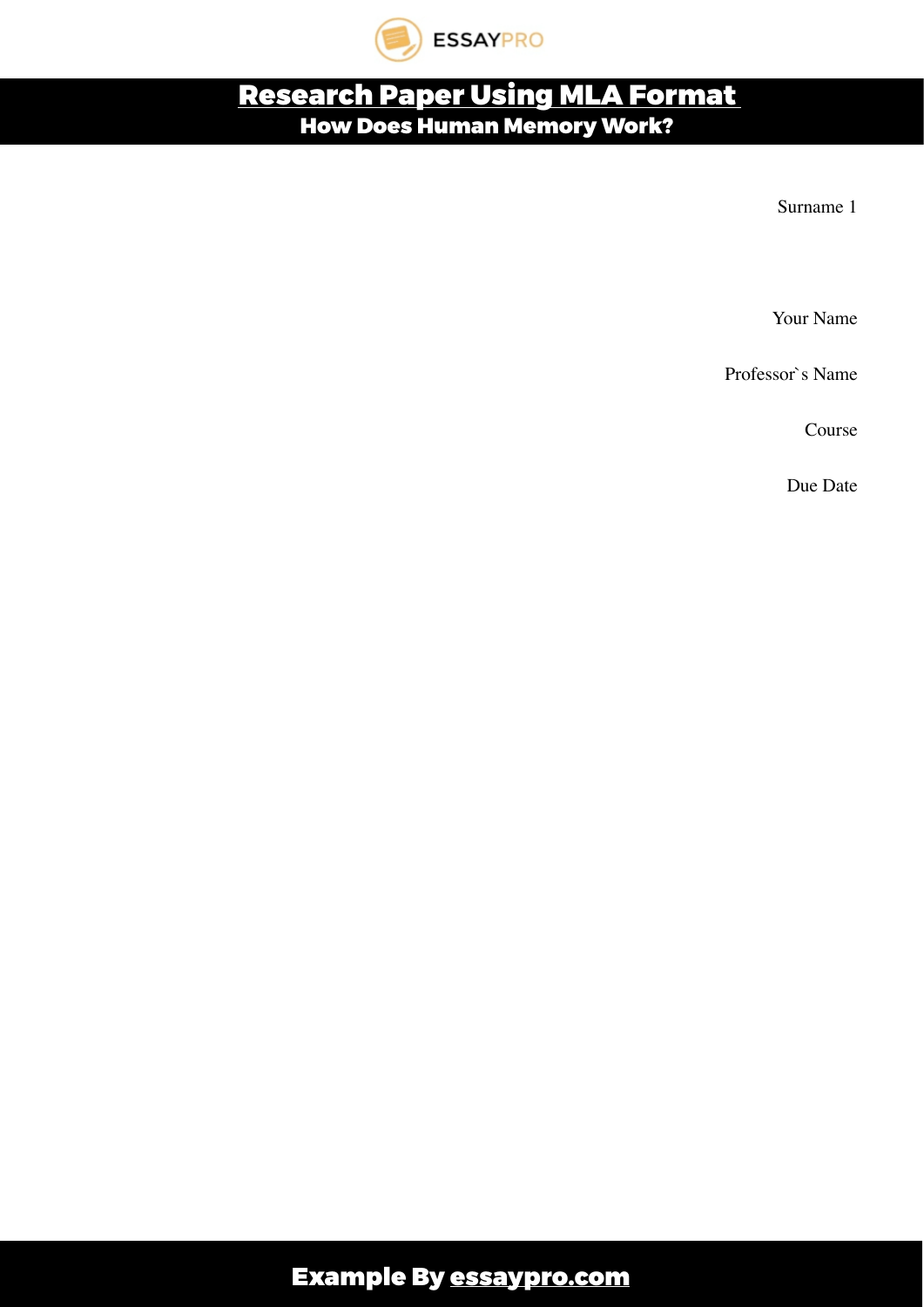The human memory remains an interesting research subject for psychologists. Typically, human beings live in the present. However, the past constitutes an integral component of life, and this makes the memory a fundamental element in daily operations. According to Zimmerman and Kelley (2010), the recall of the past and recent events involves intricate mental processes that integrate the multiple complex domains of the brain. Our memory is not a physical object or component within our body; rather, it is comprised of past events and the meaning that is attached to them. The ability to store past recollection of experiences makes up our memory. The work done by the brain involves processing information and classifying each piece by its importance. The ability to break down information into manifold relevant and irrelevant pacts ensures that the most relevant information is stored. Consequently, human memory is comprised of the complex process of perception and retention of events.

Schwabe and Wolf (2010) assert that without memory, one cannot learn. Memory is the internal mental record that gives people access to personal and past events. The human brain captures succinct information from the environment and stores it for future use. Encoding experiences or personal information embodies a mental process that allows for the retrieval of information from the various compartments of the brain.

Scientists suggest that the hippocampus in the brainstem is the center where information is kept. Our brain can recall bits of information and discriminate said information in which the most relevant data is retained appropriately (Wimer & Shohamy, 2012). Human memory underpins learning the process; through retention of information, learning takes place.

The process of recalling begins with the perception of things or people. Depending on how the object or an individual relates to another entity, there is noticeable retention of clear or unclear memory. The human memory process involves the perception of various tastes, retention, and retrieval of information. From tastes, sounds, smells, or sight, human memory captures the distinct feature of the object and stores it subconsciously.

## Example By [essaypro.com](https://essaypro.com)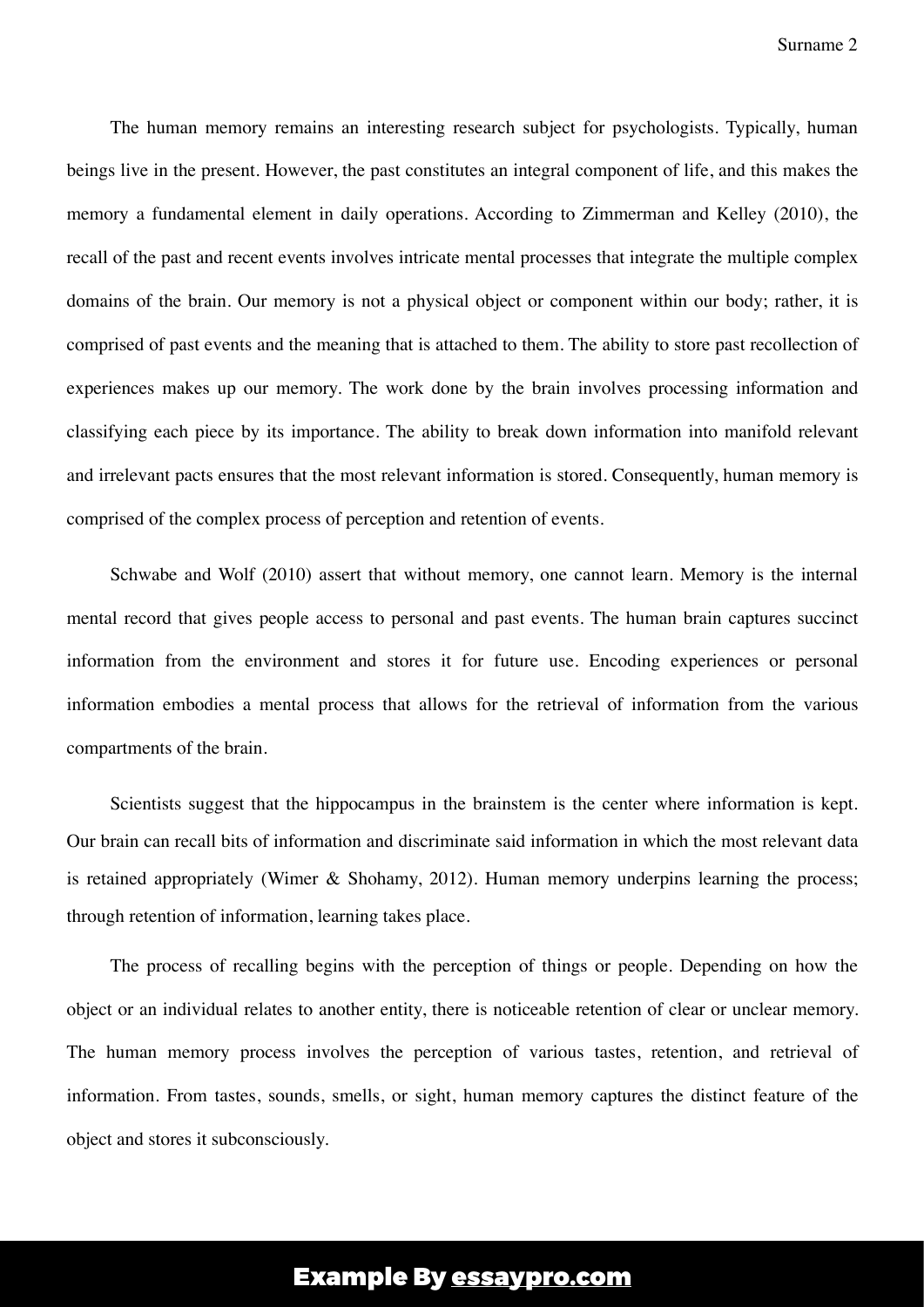Senses comprise of various elements that make up perception. Since there exists numerous information within the environment and not everything is remembered, the human brain can classify different information and retain the most valuable. These bits and pieces of information make up the human memory.

The process of recalling begins with the perception of things or people. Depending on how the object or an individual relates to another entity, there is noticeable retention of clear or unclear memory. The human memory process involves the perception of various tastes, retention, and retrieval of information. From tastes, sounds, smells, or sight, human memory captures the distinct feature of the object and stores it subconsciously. Senses comprise of various elements that make up perception.

Since there exists numerous information within the environment and not everything is remembered, the human brain can classify different information and retain the most valuable. These bits and pieces of information make up the human memory. According to Farrell (2012), distance in terms of time, relevance, and sensitivity of the events to an individual determine how long the information will be kept.

For instance, loss of a relative is likely to be remembered for a longer duration than a football match. The process of information retrieval from the memory compartment depends on how the events impacted an individual.

Concisely, the reliability of human memory depends on an individual's state of health. Apart from mentally ill individuals, ordinary people will instantly recall all the relevant information almost instantly. Passing an exam, for instance, demonstrates the ability to retrieve learned content and regurgitate it on paper. Besides examinations, good memory allows people to locate their homes, utensils and perform other activities of daily life. Sensory information is the instantaneous information retrieved because it is readily available. Similarly, sounds can easily be discriminated due to the previous experiences of similar sound. The human brain shows the difference in the retrieval of information. However, the most critical information is almost automatically retrieved.

## Example By [essaypro.com](https://essaypro.com)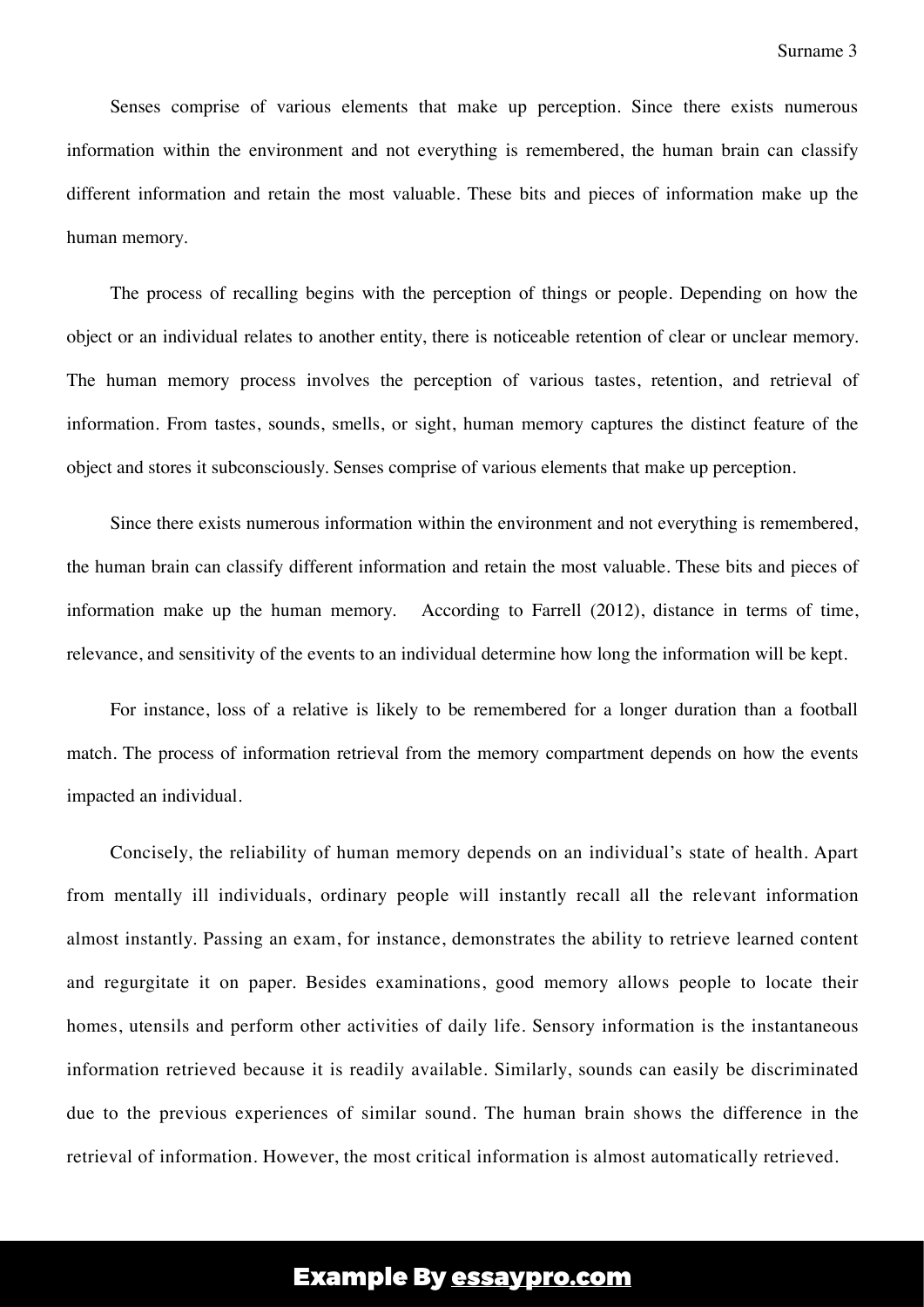Conclusively, it is evident that people recall events secondary to the systematic mental process of encoding and decoding of information. Because of the significant pieces of information that is generated in our daily lives, the brain helps to discriminate various sets of information and most of the irrelevant information is discarded as the most applicable parts are held onto.